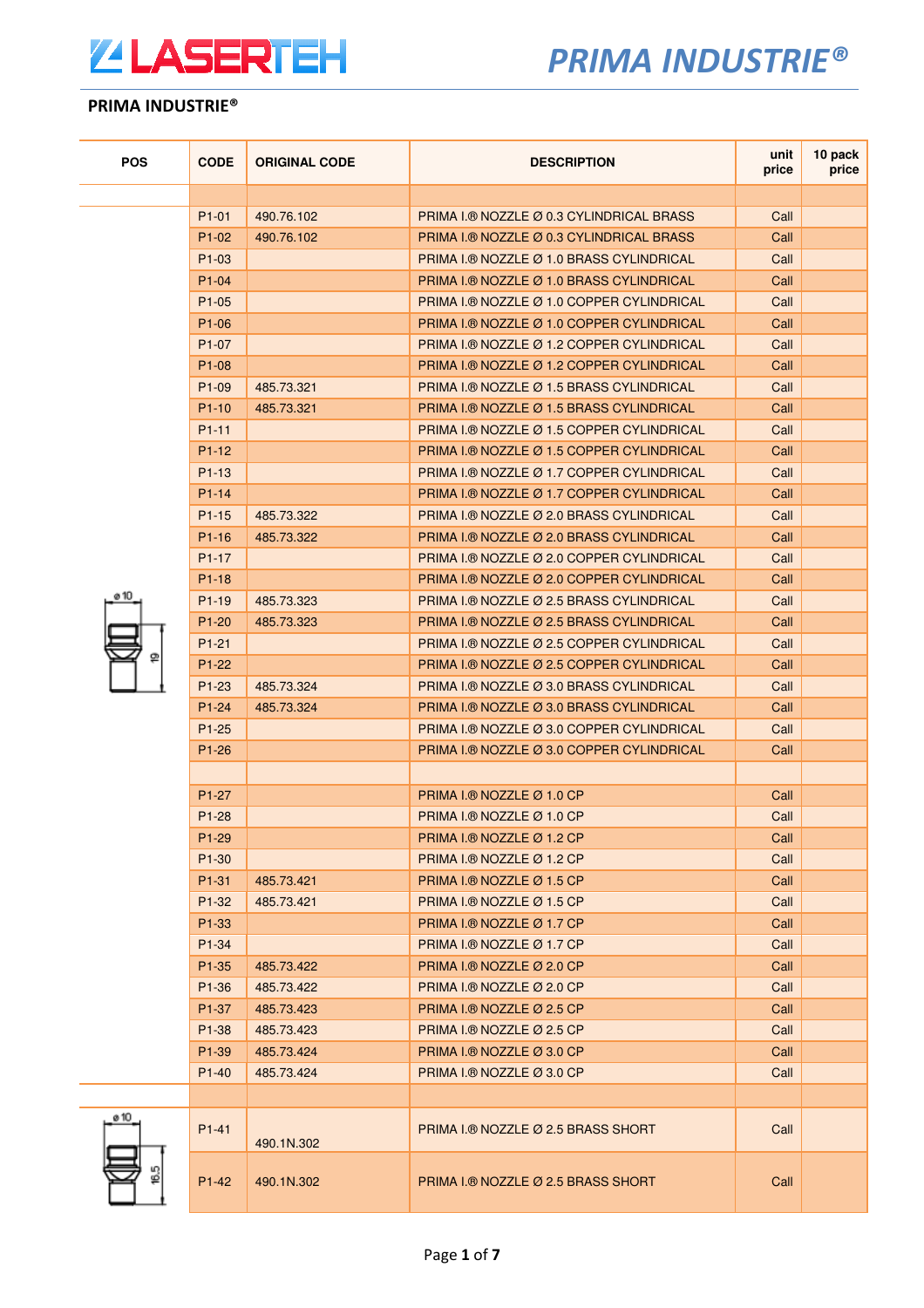

| <b>POS</b> | <b>CODE</b>                    | <b>ORIGINAL CODE</b> | <b>DESCRIPTION</b>                | unit<br>price | 10 pack<br>price |
|------------|--------------------------------|----------------------|-----------------------------------|---------------|------------------|
|            |                                |                      |                                   |               |                  |
|            | P <sub>2</sub> -01             |                      | PRIMA I.® NOZZLE Ø 0.3            | Call          |                  |
|            | P <sub>2</sub> -0 <sub>2</sub> |                      | PRIMA I.® NOZZLE Ø 0.3            | Call          |                  |
|            | P <sub>2</sub> -03             |                      | PRIMA I.® NOZZLE Ø 1.0            | Call          |                  |
|            | P <sub>2</sub> -04             |                      | PRIMA I.® NOZZLE Ø 1.0            | Call          |                  |
|            | P <sub>2</sub> -05             |                      | PRIMA I.® NOZZLE Ø 1.2            | Call          |                  |
| ø 10       | P <sub>2</sub> -06             |                      | PRIMA I.® NOZZLE Ø 1.2            | Call          |                  |
|            | P <sub>2</sub> -07             |                      | PRIMA I.® NOZZLE Ø 1.5            | Call          |                  |
|            | P2-08                          |                      | PRIMA I.® NOZZLE Ø 1.5            | Call          |                  |
| ⅏          | P <sub>2</sub> -09             |                      | PRIMA I.® NOZZLE Ø 1.7            | Call          |                  |
|            | $P2-10$                        |                      | PRIMA I.® NOZZLE Ø 1.7            | Call          |                  |
|            | P <sub>2</sub> -11             |                      | PRIMA I.® NOZZLE Ø 2.0            | Call          |                  |
|            | $P2-12$                        |                      | PRIMA I.® NOZZLE Ø 2.0            | Call          |                  |
|            | $P2-13$                        |                      | PRIMA I.® NOZZLE Ø 2.5            | Call          |                  |
|            | $P2 - 14$                      |                      | PRIMA I.® NOZZLE Ø 2.5            | Call          |                  |
|            | $P2 - 15$                      |                      | PRIMA I.® NOZZLE Ø 3.0            | Call          |                  |
|            | $P2-16$                        |                      | PRIMA I.® NOZZLE Ø 3.0            | Call          |                  |
|            |                                |                      |                                   |               |                  |
|            | P <sub>2</sub> -17             | 485.73.455           | PRIMA I.® NOZZLE Ø 0.3 CP CON-CYL | Call          |                  |
| ø 10<br>ⅇ  | $P2-18$                        | 485.73.455           | PRIMA I.® NOZZLE Ø 0.3 CP CON-CYL | Call          |                  |
|            | $P2-19$                        | 485.73.451           | PRIMA I.® NOZZLE Ø 1.5 CP CON-CYL | Call          |                  |
|            | $P2-20$                        | 485.73.451           | PRIMA I.® NOZZLE Ø 1.5 CP CON-CYL | Call          |                  |
|            | P <sub>2</sub> -21             | 485.73.452           | PRIMA I.® NOZZLE Ø 2.0 CP CON-CYL | Call          |                  |
|            | P2-22                          | 485.73.452           | PRIMA I.® NOZZLE Ø 2.0 CP CON-CYL | Call          |                  |
|            | P <sub>2</sub> -23             | 485.73.453           | PRIMA I.® NOZZLE Ø 2.5 CP CON-CYL | Call          |                  |
|            | P <sub>2</sub> -24             | 485.73.453           | PRIMA I.® NOZZLE Ø 2.5 CP CON-CYL | Call          |                  |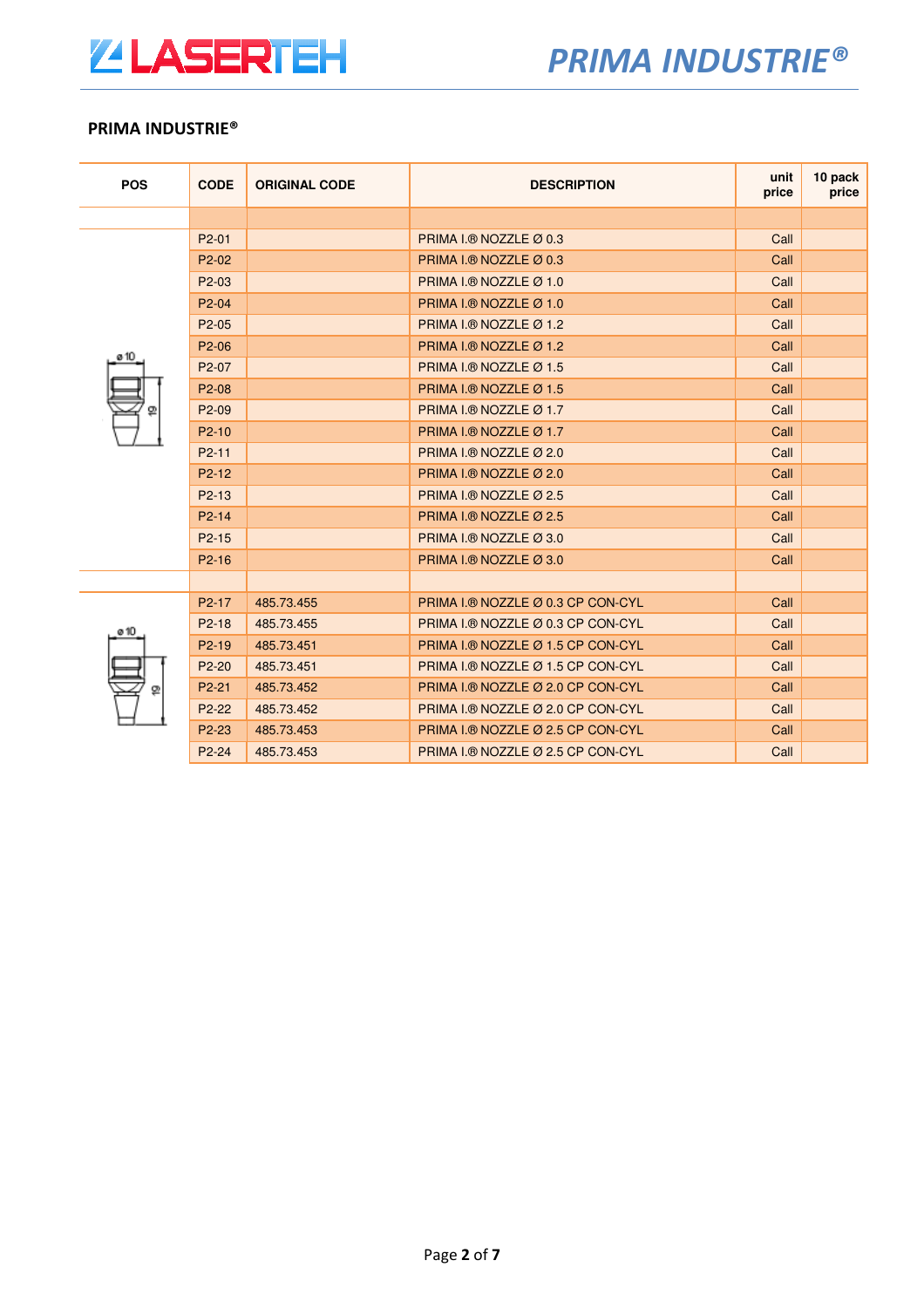

| <b>POS</b> | <b>CODE</b>                    | <b>ORIGINAL CODE</b> | <b>DESCRIPTION</b>                                | unit<br>price | 10 pack<br>price |
|------------|--------------------------------|----------------------|---------------------------------------------------|---------------|------------------|
|            |                                |                      |                                                   |               |                  |
|            | P <sub>3</sub> -01             | 490.76.103           | PRIMA I.® NOZZLE Ø 0.3 CONICAL BRASS              | Call          |                  |
|            | P3-02                          | 490.76.103           | PRIMA L® NOZZLE Ø 0.3 CONICAL BRASS               | Call          |                  |
|            | P <sub>3</sub> -0 <sub>3</sub> |                      | PRIMA I.® NOZZLE Ø 1.0 CONICAL COPPER             | Call          |                  |
|            | P <sub>3</sub> -04             |                      | PRIMA I.® NOZZLE Ø 1.0 CONICAL COPPER             | Call          |                  |
|            | P <sub>3</sub> -05             |                      | PRIMA I.® NOZZLE Ø 1.2 CONICAL COPPER             | Call          |                  |
|            | P <sub>3</sub> -06             |                      | PRIMA I.® NOZZLE Ø 1.2 CONICAL COPPER             | Call          |                  |
|            | P <sub>3</sub> -07             | 485.73.331           | PRIMA I.® NOZZLE Ø 1.5 CONICAL BRASS              | Call          |                  |
|            | P <sub>3</sub> -08             | 485.73.331           | PRIMA I.® NOZZLE Ø 1.5 CONICAL BRASS              | Call          |                  |
|            | P <sub>3</sub> -09             |                      | PRIMA I.® NOZZLE Ø 1.5 CONICAL COPPER             | Call          |                  |
|            | P <sub>3</sub> -10             |                      | PRIMA I.® NOZZLE Ø 1.5 CONICAL COPPER             | Call          |                  |
|            | $P3-11$                        |                      | PRIMA I.® NOZZLE Ø 1.7 CONICAL COPPER             | Call          |                  |
|            | P <sub>3</sub> -12             |                      | PRIMA I.® NOZZLE Ø 1.7 CONICAL COPPER             | Call          |                  |
|            | P <sub>3</sub> -13             | 485.73.333           | PRIMA I.® NOZZLE Ø 2.0 CONICAL BRASS              | Call          |                  |
|            | P <sub>3</sub> -14             | 485.73.333           | PRIMA I.® NOZZLE Ø 2.0 CONICAL BRASS              | Call          |                  |
|            | P <sub>3</sub> -15             |                      | PRIMA I.® NOZZLE Ø 2.0 CONICAL COPPER             | Call          |                  |
|            | P <sub>3</sub> -16             |                      | PRIMA I.® NOZZLE Ø 2.0 CONICAL COPPER             | Call          |                  |
|            | P <sub>3</sub> -17             |                      | PRIMA I.® NOZZLE Ø 2.5 CONICAL BRASS              | Call          |                  |
|            | P <sub>3</sub> -18             |                      | PRIMA I.® NOZZLE Ø 2.5 CONICAL BRASS              | Call          |                  |
| 罒          | P <sub>3</sub> -19             |                      | PRIMA I.® NOZZLE Ø 2.5 CONICAL COPPER             | Call          |                  |
|            | P <sub>3</sub> -20             |                      | PRIMA I.® NOZZLE Ø 2.5 CONICAL COPPER             | Call          |                  |
|            | P <sub>3</sub> -21             |                      | PRIMA I.® NOZZLE Ø 3.0 CONICAL COPPER             | Call          |                  |
|            | P <sub>3</sub> -22             |                      | PRIMA I.® NOZZLE Ø 3.0 CONICAL COPPER             | Call          |                  |
|            | P <sub>3</sub> -2 <sub>3</sub> |                      | PRIMA I.® NOZZLE $\varnothing$ 1.0 CP             | Call          |                  |
|            | P <sub>3</sub> -24             |                      | PRIMA I.® NOZZLE Ø 1.0 CP                         | Call          |                  |
|            | P <sub>3</sub> -25             |                      | PRIMA I.® NOZZLE $\varnothing$ 1.2 CP             | Call          |                  |
|            | P <sub>3</sub> -26             |                      | PRIMA I.® NOZZLE $\varnothing$ 1.2 CP             | Call          |                  |
|            | P <sub>3</sub> -27             | 485.73.431           | PRIMA I.® NOZZLE Ø 1.5 CP                         | Call          |                  |
|            | P <sub>3</sub> -28             | 485.73.431           | PRIMA I.® NOZZLE Ø 1.5 CP                         | Call          |                  |
|            | P <sub>3</sub> -29             |                      | PRIMA I.® NOZZLE $\varnothing$ 1.7 CP             | Call          |                  |
|            | P3-30                          |                      | PRIMA I.® NOZZLE Ø 1.7 CP                         | Call          |                  |
|            | P3-31                          | 485.73.433           | PRIMA I.® NOZZLE Ø 2.0 CP                         | Call          |                  |
|            | P3-32                          | 485.73.433           | PRIMA I.® NOZZLE Ø 2.0 CP                         | Call          |                  |
|            | P3-33                          |                      | PRIMA I. <sup>®</sup> NOZZLE $\varnothing$ 2.5 CP | Call          |                  |
|            | P <sub>3</sub> -35             |                      | PRIMA I.® NOZZLE $\varnothing$ 2.5 CP             | Call          |                  |
|            | P <sub>3</sub> -36             | 485.73.43x           | PRIMA I.® NOZZLE Ø 3.0 CP                         | Call          |                  |
|            | P3-37                          | 485.73.43x           | PRIMA I.® NOZZLE Ø 3.0 CP                         | Call          |                  |
|            |                                |                      |                                                   |               |                  |
| 21         | P3-38                          | 480.73.107           | PRIMA I.® INSULATING RING-PLASTIC - HEAD 5"       | Call          |                  |
| ø 18       | P <sub>3</sub> -39             |                      | PRIMA I.® INSULATING RING-PLASTIC - HEAD 7.5"     | Call          |                  |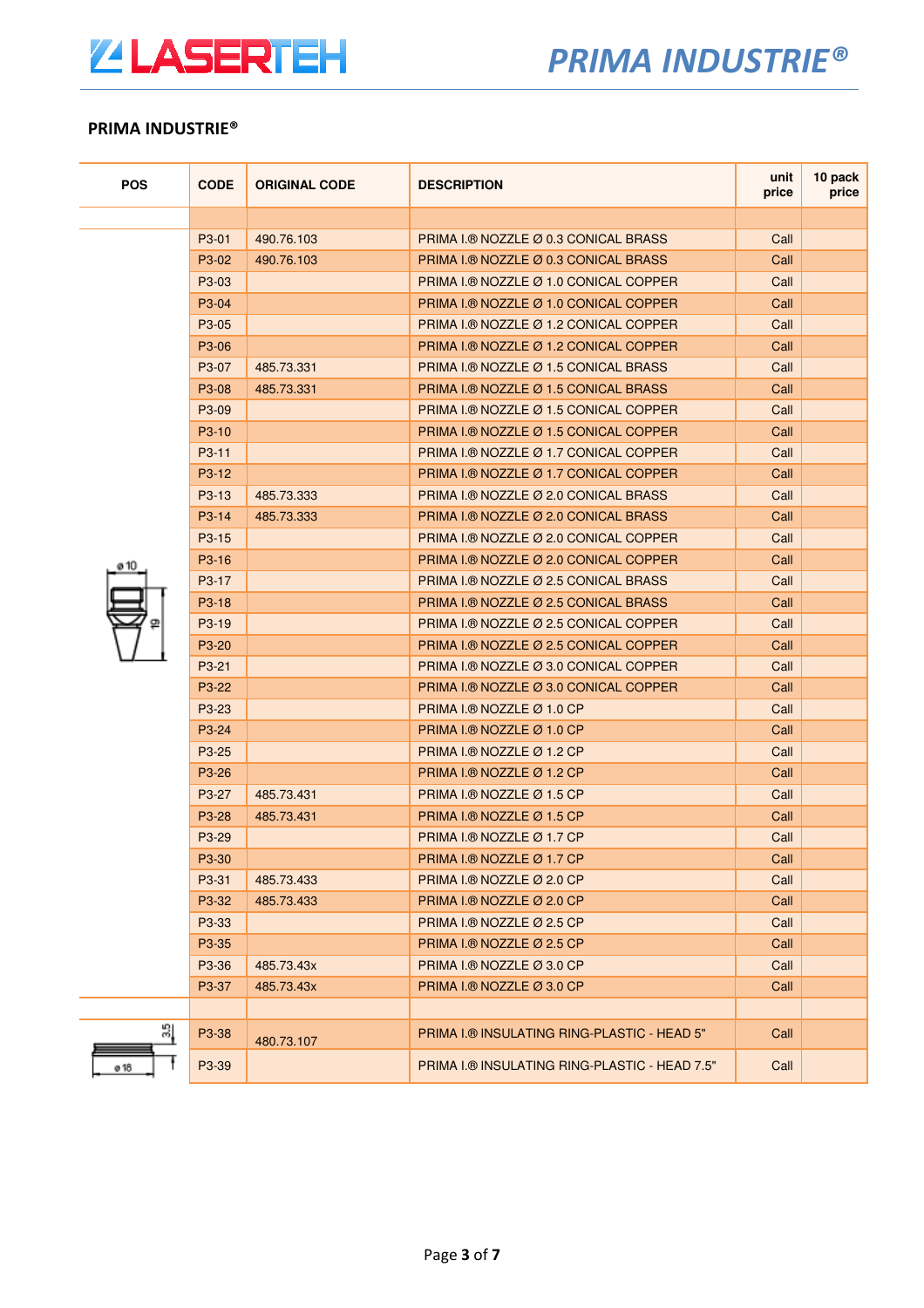

| <b>POS</b>                           |         | <b>ORIGINAL CODE</b>  | <b>DESCRIPTION</b>                    | unit<br>price | 10 pack<br>price |
|--------------------------------------|---------|-----------------------|---------------------------------------|---------------|------------------|
|                                      |         |                       |                                       |               |                  |
|                                      | P4-01   |                       | PRIMA I.® NOZZLE Ø 0.8                | Call          |                  |
|                                      | P4-02   |                       | PRIMA I.® NOZZLE Ø 1.0                | Call          |                  |
|                                      | P4-03   |                       | PRIMA I.® NOZZLE $\varnothing$ 1.2    | Call          |                  |
|                                      | P4-04   | LW6.1E.111            | PRIMA I.® NOZZLE $\varnothing$ 1.5    | Call          |                  |
|                                      | P4-05   | LW6.1E.112            | PRIMA I.® NOZZLE Ø 2.0                | Call          |                  |
|                                      | P4-06   | LW6.1E.113            | PRIMA I.® NOZZLE Ø 2.5                | Call          |                  |
| 95<br><b>MANUTE AND THE PROPERTY</b> | P4-07   | LW6.1E.114            | PRIMA I.® NOZZLE $\varnothing$ 3.0    | Call          |                  |
|                                      |         |                       |                                       |               |                  |
| ø24                                  | $P4-10$ |                       | PRIMA I.® NOZZLE Ø 1.0 CP             | Call          |                  |
|                                      | $P4-11$ |                       | PRIMA I.® NOZZLE $\varnothing$ 1.2 CP | Call          |                  |
|                                      | P4-12   | LW6.1E.111            | PRIMA I.® NOZZLE Ø 1.5 CP             | Call          |                  |
|                                      | P4-13   | LW6.1E.112            | PRIMA I.® NOZZLE Ø 2.0 CP             | Call          |                  |
|                                      | $P4-14$ | LW6.1E.113            | PRIMA I.® NOZZLE $\varnothing$ 2.5 CP | Call          |                  |
|                                      | $P4-15$ | LW6.1E.114            | PRIMA I.® NOZZLE Ø 3.0 CP             | Call          |                  |
|                                      |         |                       |                                       |               |                  |
|                                      | P4-16   | LW6.1G.500-LW6.1G.600 | PRIMA I.® NOZZLE $\varnothing$ 1.5    | Call          |                  |
|                                      | P4-17   | LW6.1G.501-LW6.1G.601 | PRIMA I.® NOZZLE Ø 2.0                | Call          |                  |
|                                      | $P4-18$ | LW6.1G.502-LW6.1G.602 | PRIMA I.® NOZZLE Ø 2.5                | Call          |                  |
| 읡<br><b>MARKET STATE</b>             | P4-19   | LW6.1G.503-LW6.1G.603 | PRIMA I.® NOZZLE Ø 3.0                | Call          |                  |
|                                      | P4-20   |                       |                                       |               |                  |
| ø24                                  | P4-21   | LW6.1G.501-LW6.1G.601 | PRIMA I.® NOZZLE Ø 2.0 CP             | Call          |                  |
|                                      | P4-22   | LW6.1G.502-LW6.1G.602 | PRIMA I.® NOZZLE $\varnothing$ 2.5 CP | Call          |                  |
|                                      | P4-23   | LW6.1G.503-LW6.1G.603 | PRIMA I.® NOZZLE Ø 3.0 CP             | Call          |                  |
|                                      |         |                       |                                       |               |                  |
|                                      | P4-24   | 1059.70000.010        | PRIMA I.® DOUBLE NOZZLE Ø 0.8 CP      | Call          |                  |
| 9.5<br>णाणाा<br>ø24                  | P4-25   | 1059.70000.003        | PRIMA I.® DOUBLE NOZZLE Ø 1.0 CP      | Call          |                  |
|                                      | P4-26   | 1059.70000.008        | PRIMA I.® DOUBLE NOZZLE Ø 1.25 CP     | Call          |                  |
|                                      | P4-27   | 1059.70000.004        | PRIMA I.® DOUBLE NOZZLE Ø 1.5 CP.     | Call          |                  |
|                                      | P4-28   | 1059.70000.009        | PRIMA I.® DOUBLE NOZZLE Ø 1.75 CP     | Call          |                  |
|                                      | P4-29   | 1059.70000.005        | PRIMA I.® DOUBLE NOZZLE Ø 2.0 CP      | Call          |                  |
|                                      | P4-30   | 1059.70000.006        | PRIMA I.® DOUBLE NOZZLE Ø 2.5 CP      | Call          |                  |
|                                      | P4-31   | 1059.70000.007        | PRIMA I.® DOUBLE NOZZLE Ø 3.0 CP      | Call          |                  |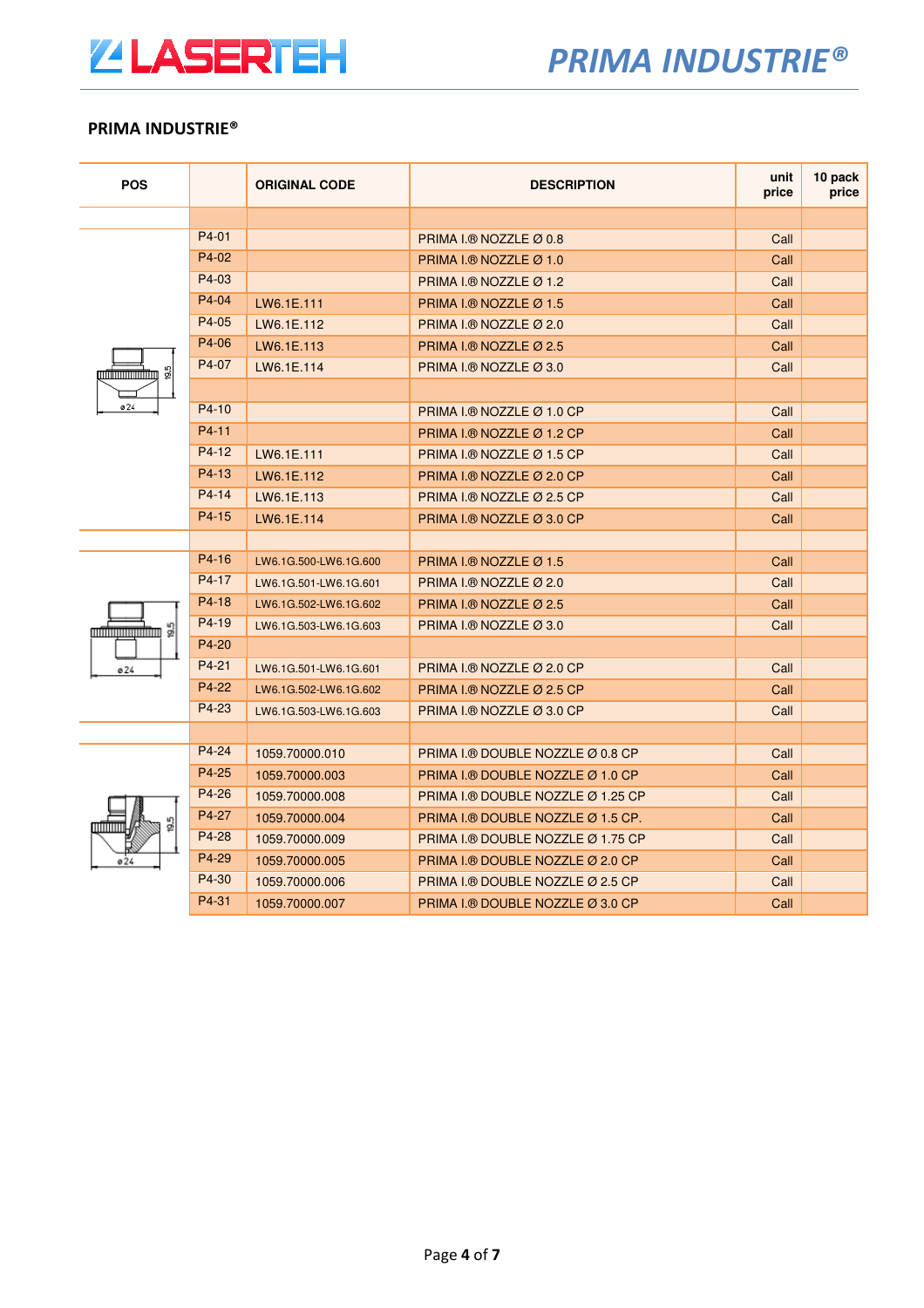

| <b>POS</b>                                                                     | <b>CODE</b>        | <b>ORIGINAL CODE</b>  | <b>DESCRIPTION</b>                | unit<br>price | 10 pack<br>price |
|--------------------------------------------------------------------------------|--------------------|-----------------------|-----------------------------------|---------------|------------------|
|                                                                                |                    |                       |                                   |               |                  |
|                                                                                | P5-01              | <b>ESSE A. DESIGN</b> | PRIMA I.® NOZZLE Ø 1.0            | Call          |                  |
|                                                                                | P5-02              | <b>ESSE A. DESIGN</b> | PRIMA I.® NOZZLE Ø 1.5            | Call          |                  |
| $\frac{5}{20}$<br><b>Antonio Antonio Antonio Antonio Antonio Antonio Anti-</b> | P5-03              | <b>ESSE A. DESIGN</b> | PRIMA I.® NOZZLE Ø 2.0            | Call          |                  |
|                                                                                | P5-04              | <b>ESSE A. DESIGN</b> | PRIMA I.® NOZZLE Ø 2.5            | Call          |                  |
| 024                                                                            | P5-05              | <b>ESSE A. DESIGN</b> | PRIMA I.® NOZZLE Ø 3.0            | Call          |                  |
|                                                                                |                    |                       |                                   |               |                  |
| 19.5<br>''''''''<br>0.24                                                       | P5-06              | LW6.1G.650            | PRIMA I® NOZZLE Ø 3.0 CP          | Call          |                  |
|                                                                                |                    |                       |                                   |               |                  |
| 19.5<br>0.24                                                                   | P5-07              | LW6, 1G, 608          | PRIMA I.® NOZZLE Ø 3.0 DL TYPE CP | Call          |                  |
|                                                                                | P5-08              | LW6, 1G, 609          | PRIMA I.® NOZZLE Ø 3.5 DL TYPE CP | Call          |                  |
|                                                                                |                    |                       |                                   |               |                  |
|                                                                                | P5-09              | LW6. 1G. 604          | PRIMA I.® NOZZLE Ø 1.5 CP         | Call          |                  |
| 19.5<br><u>minimum minim</u><br>0                                              | P5-10              |                       | PRIMA I.® NOZZLE Ø 1.75 CP        | Call          |                  |
|                                                                                | P <sub>5</sub> -11 | LW6. 1G. 605          | PRIMA I.® NOZZLE Ø 2.0 CP         | Call          |                  |
| 024                                                                            | P5-12              | LW6. 1G. 606          | PRIMA I.® NOZZLE Ø 2.5 CP         | Call          |                  |
|                                                                                | P5-13              | LW6, 1G, 607          | PRIMA I.® NOZZLE Ø 3.0 CP         | Call          |                  |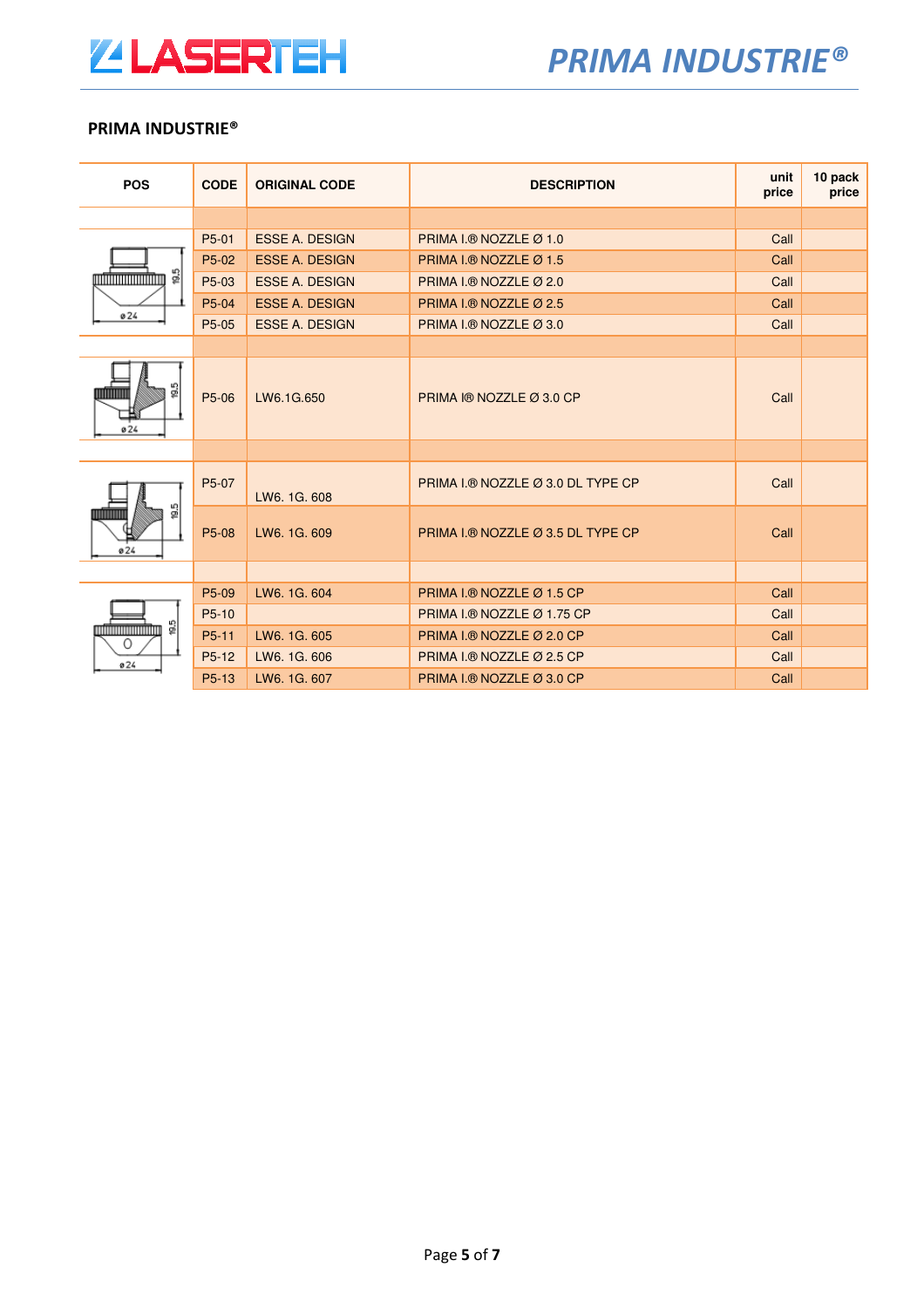

| <b>POS</b>                     | <b>CODE</b> | <b>ORIGINAL CODE</b> | <b>DESCRIPTION</b>                           | unit<br>price | 10 pack<br>price |
|--------------------------------|-------------|----------------------|----------------------------------------------|---------------|------------------|
|                                |             |                      |                                              |               |                  |
|                                | P6-01       | 787.04.508           | PRIMA I.® NOZZLE Ø 1.5                       | Call          |                  |
|                                | P6-02       | 787.04.509           | PRIMA I.® NOZZLE Ø 2.0                       | Call          |                  |
| 215<br><u> Hill</u>            | P6-03       | 787.04.510           | PRIMA I.® NOZZLE $\varnothing$ 2.5           | Call          |                  |
| ø 16.5                         | P6-04       | 787.04.511           | PRIMA I.® NOZZLE Ø 3.0                       | Call          |                  |
|                                |             |                      |                                              |               |                  |
|                                | P6-05       |                      | PRIMA I.® NOZZLE $Ø$ 1.2                     | Call          |                  |
|                                | P6-06       |                      | PRIMA I.® NOZZLE Ø 1.5                       | Call          |                  |
|                                | P6-07       |                      | PRIMA I.® NOZZLE Ø 2.0                       | Call          |                  |
| ø 15                           | P6-08       |                      | PRIMA I.® NOZZLE Ø 2.5                       | Call          |                  |
|                                |             |                      |                                              |               |                  |
|                                | P6-09       | 750.42.559           | PRIMA I.® NOZZLE $\varnothing$ 0.3           | Call          |                  |
|                                | P6-10       |                      | PRIMA I.® NOZZLE Ø 1.0                       | Call          |                  |
|                                | P6-11       | 750.42.550           | PRIMA I.® NOZZLE Ø 1.5                       | Call          |                  |
|                                | P6-12       | 750.42.551           | PRIMA I.® NOZZLE Ø 2.0                       | Call          |                  |
|                                | P6-13       | 750.42.552           | PRIMA I.® NOZZLE $\varnothing$ 2.5           | Call          |                  |
| ဒ္ဓ                            | P6-14       | 750.42.553           | PRIMA I.® NOZZLE Ø 3.0                       | Call          |                  |
|                                |             |                      |                                              |               |                  |
| ø 17.5                         | P6-15       |                      | PRIMA I.® NOZZLE Ø 1.0 CP                    | Call          |                  |
|                                | P6-16       | 750.42.550           | PRIMA I.® NOZZLE Ø 1.5 CP                    | Call          |                  |
|                                | P6-17       | 750.42.551           | PRIMA I.® NOZZLE Ø 2.0 CP                    | Call          |                  |
|                                | P6-18       | 750.42.552           | PRIMA I.® NOZZLE Ø 2.5 CP                    | Call          |                  |
|                                | P6-19       | 750.42.553           | PRIMA I.® NOZZLE Ø 3.0 CP                    | Call          |                  |
|                                |             |                      |                                              |               |                  |
|                                | P6-20       |                      | PRIMA I.® L.W. NOZZLE $Ø$ 1.0                | Call          |                  |
|                                | P6-21       |                      | PRIMA I.® L.W. NOZZLE $\varnothing$ 1.5      | Call          |                  |
| ဒ္ဓ<br>,,,,,,,,,,,,,,,,,,,,,,, | P6-22       | LW3.1E.102           | PRIMA I.® L.W. NOZZLE Ø 2.0                  | Call          |                  |
| ø24                            | P6-23       | LW3.1E.103           | PRIMA I.® L.W. NOZZLE Ø 2.5                  | Call          |                  |
|                                | P6-24       | LW3.1E.104           | PRIMA I.® L.W. NOZZLE $\varnothing$ 3.0      | Call          |                  |
|                                |             |                      |                                              |               |                  |
|                                | P6-25       | 520.17.111           | PRIMA I.® DOUBLE NOZZLE $\varnothing$ 1.5 CP | Call          |                  |
| g                              | P6-26       | 520.17.114           | PRIMA I.® DOUBLE NOZZLE Ø 2.0 CP             | Call          |                  |
|                                | P6-27       | 750.43.560           | PRIMA I.® DOUBLE NOZZLE Ø 2.5 CP             | Call          |                  |
| ø 16.5                         | P6-28       | 750.43.561           | PRIMA I.® DOUBLE NOZZLE Ø 3.0 CP             | Call          |                  |
|                                | P6-29       | 750.43.562           | PRIMA I.® DOUBLE NOZZLE Ø 3.5 CP             | Call          |                  |
|                                |             |                      |                                              |               |                  |
|                                | P6-30       | 787.04.515           | PRIMA I.® NOZZLE $\varnothing$ 1.25 CP       | Call          |                  |
| ω٥                             | P6-31       | 787.04.512           | PRIMA I.® NOZZLE Ø 1.5 CP                    | Call          |                  |
| 년<br>,,,,,,,,,,,,,,,,          | P6-32       | 787.04.516           | PRIMA I.® NOZZLE Ø 1.75 CP                   | Call          |                  |
|                                | P6-33       | 787.04.513           | PRIMA I.® NOZZLE Ø 2.0 CP                    | Call          |                  |
| ø 16.5                         | P6-34       | 787.04.514           | PRIMA I.® NOZZLE Ø 2.5 CP                    | Call          |                  |
| ø59                            | P6-35       | 1058.36520.720       | <b>PRIMA I.® GASKET FOR LENS</b>             | Call          |                  |